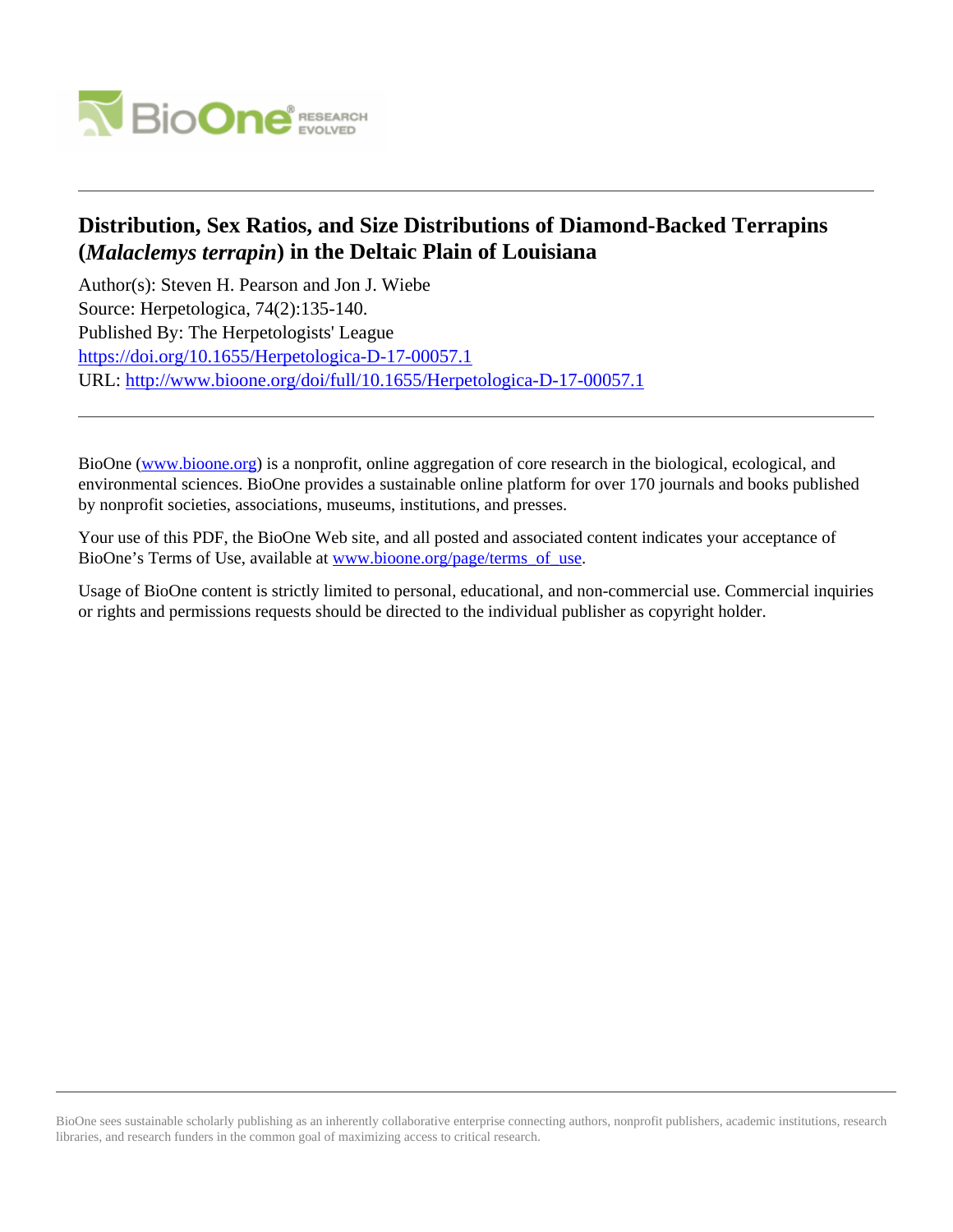# Distribution, Sex Ratios, and Size Distributions of Diamond-Backed Terrapins (Malaclemys terrapin) in the Deltaic Plain of Louisiana

STEVEN H. PEARSON<sup>1</sup> AND JON J. WIEBE

Louisiana Department of Wildlife and Fisheries, 646 Cajundome Boulevard, Lafayette, LA 70503, USA

ABSTRACT: Diamond-Backed Terrapins (Malaclemys terrapin) are emydid turtles found in estuarine systems along the Gulf and Atlantic coasts of the United States between Texas and Massachusetts, and in Bermuda. Reductions in many terrapin populations have been documented throughout the species' range in association with habitat loss, overharvesting for consumption, bycatch in commercial and recreational fishing gear, and collection for the pet trade. Information on populations within Louisiana is limited, with survey efforts being performed only recently throughout the state's coastal zone. From 2012 through 2014, we sought to determine the distribution of Diamond-Backed Terrapins within the Deltaic Plain region of Louisiana, describe sex ratios and size class structure within select management basins, and establish marked populations to promote continued study of the species. Of the 27 terrapin sampling sites initially selected, 24 were chosen for further evaluation; a subset of these same locations were sampled more intensively in 2014. In all years, we utilized unbaited fyke nets. The presence of Diamond-Backed Terrapins was associated with a variety of coastal marsh vegetative communities (e.g., intermediate, brackish, and saline). Basin-specific analyses revealed variation in mean size, and sex ratios skewed toward males within all basins indicating higher female mortality rates or male-biased recruitment. These efforts confirm the presence of Diamond-Backed Terrapins across the Deltaic Plain region of the Louisiana coastline, and inform future examinations of the regional and range-wide abundance and population dynamics of the species.

Key words: Abundance; Coastal brackish and salt marsh; Reptilia; Testudines

DIAMOND-BACKED Terrapins (Malaclemys terrapin) are emydid turtles found in estuarine systems along the Gulf and Atlantic coasts of the United States between Texas and Massachusetts (Ernst and Lovich 2009); a disjunct population persists in Bermuda (Parham et al. 2008). Populations of Diamond-Backed Terrapins are well studied within segments of their range and long-term, ongoing research programs exist in many states (Mitro 2003; Butler et al. 2004; Dorcas et al. 2007). Reductions in terrapin populations have been documented throughout the species' range in association with harvesting for consumption, loss of habitat, and bycatch in commercial and recreational fisheries gear (e.g., crab traps, shrimp trawls; Seigel and Gibbons 1995; Butler et al. 2006; Drabeck et al. 2014). The continued collection of terrapins for the pet trade likely also contributes to reduced population sizes, as has been seen with other turtle species (Cheung and Dudgeon 2006; Pitt and Nickerson 2013).

Across the range of Diamond-Backed Terrapins, Louisiana contains the largest amount of potential habitat of any state, with extensive and dynamic coastal marsh environments equaling approximately 652,800 ha (Selman et al. 2014). In Louisiana, Diamond-Backed Terrapins are listed as a S3 species by the Louisiana Natural Heritage Program (state rank listed as ''rare and local throughout the state;'' LNHP 2015) and globally ranked as a G4 species (''apparently secure globally, though it may be quite rare in parts of its range, especially at the periphery;'' LNHP 2015). Collectively, these rankings indicate that terrapin populations persist within portions of their established range, but precise locality and population trends along the Louisiana coast are unknown. Within Louisiana, information on terrapin populations has been historically limited, with only recent efforts devoted to assess the abundance and

distribution in southwestern Louisiana (e.g., Selman et al. 2014).

Louisiana's coast is categorized into two broad marsh regions: Deltaic Plain and Chenier Plain. Deltaic Plain marshes exist between Southwest Pass in Vermillion Bay eastward along the Gulf Coast to the Mississippi state line and beyond, whereas Chenier Plain marshes occur west of the Deltaic Plain to the border with Texas and beyond (McBride et al. 2007; GCJV 2009; Fig. 1). Louisiana's Deltaic Plain marshes are characterized by shallow bays with low gradient marshes that are broadly categorized as saline, brackish, intermediate, and fresh, utilizing established salinity gradient criteria and associated vegetative communities (Sasser et al. 2014; Selman et al. 2014). Even though potential habitat for Diamond-Backed Terrapins is considered widespread, there has been little effort to systematically survey for Diamond-Backed Terrapins within the state's Deltaic Plain region.

Here, we sought to expand the understanding of the population ecology of Diamond-Backed Terrapins in Louisiana, with particular focus on the Deltaic Plain region. Specifically, we wanted to determine the distribution of Diamond-Backed Terrapins within the region, describe the sex ratio and size distribution of the species throughout the Deltaic Plain marshes, and establish marked populations to promote continued study of terrapin populations along Louisiana's coast.

# MATERIALS AND METHODS

#### Sampling Locations

On account of the diverse and expansive coastal zone in Louisiana, a variety of data sources was utilized to narrow the scope of potential sampling locations. Site selection considered established habitat criteria (Palmer and Cordes 1988; Roosenburg et al. 1999), museum specimen collection <sup>1</sup> CORRESPONDENCE: e-mail, stevenhpearson@gmail.com locations (see Selman et al. 2014), and incidental capture/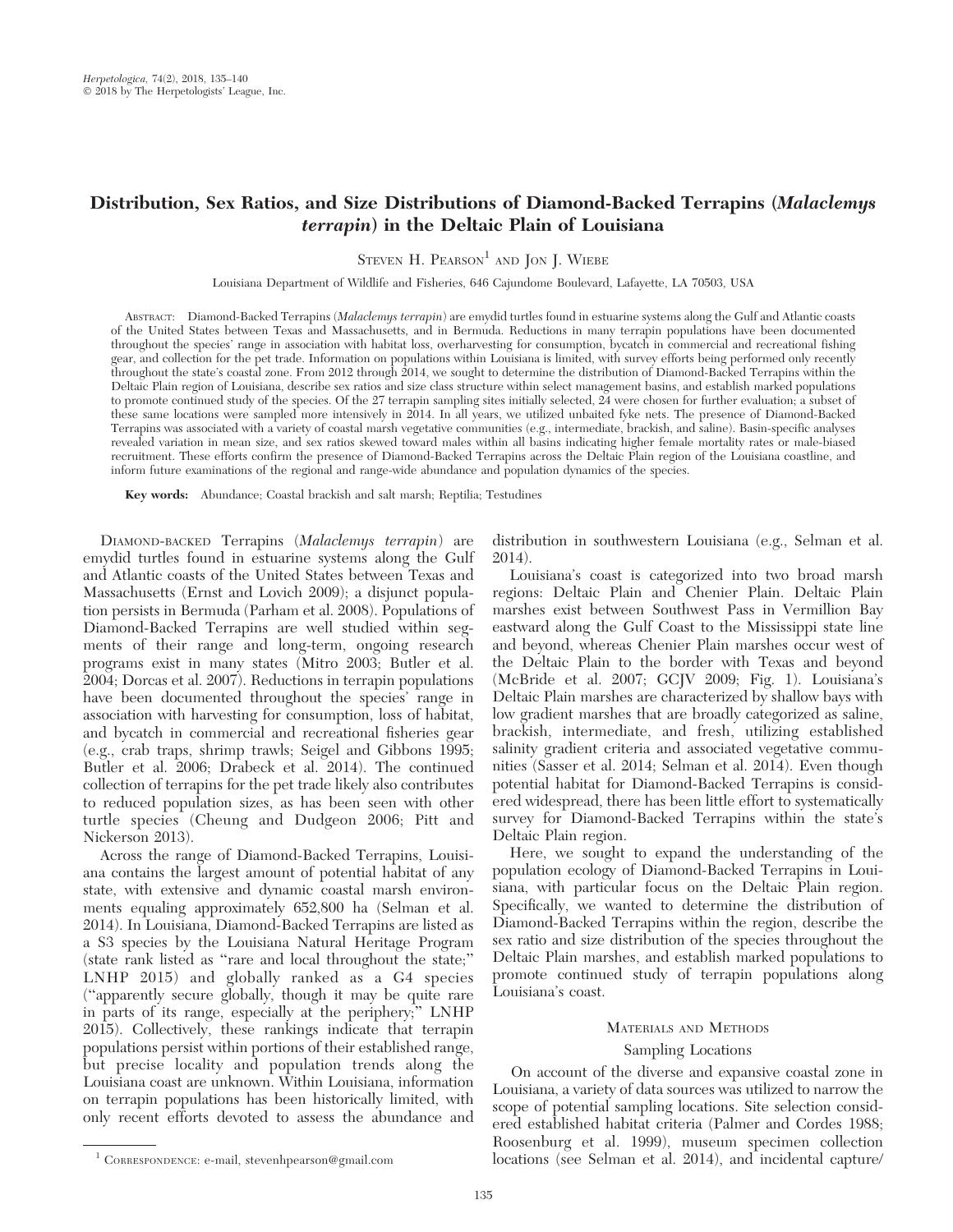

FIG. 1.—Locations of Diamond-Backed Terrapins (Malaclemys terrapin) from historic museum records, historic trawl sampling data (from the Louisiana Department of Wildlife and Fisheries), and surveys of the Deltaic Plain in Louisiana (inset). Locations overlay background habitat categories defined by vegetative communities (Sasser et al. 2014).

sighting locations from historic trawl sampling data from the Louisiana Department of Wildlife and Fisheries (LDWF). As the majority (70%) of Louisiana's coastal zone is privately owned, access permission was sought from both private and public landowners as well as natural resource managers. Once granted access, we conducted on-site evaluations at 27 potential sampling locations, with a subset  $(n = 24)$  deemed suitable for future efforts. Of note, the three locations not assessed did not have vegetative or aquatic habitats known to support terrapin populations; YSI salinity readings at these sites confirmed salinity levels below 4 parts per thousand.

# Terrapin Trapping and Captures

Following Selman and Baccigalopi (2012), unbaited fyke nets ( $n = 5-10$ /site) with 7.6-m or 15.2-m leads were utilized to sample terrapins. The actual number of nets set within any given sampling location was limited to available habitat. The nets were anchored with poles across appropriately sized bayous, inlets, and embayments and were typically checked for terrapin captures for 4 consecutive days (weather conditions sometimes prevented daily monitoring). Trapping occurred at the 24 designated sampling locations August– November 2012 and April–November 2013. We utilized the number of turtles captured per net day (i.e., catch per unit

effort [CPUE]) from the 2012 and 2013 data to select sites with the highest CPUE for more detailed study from April through June 2014. We selected two sampling locations within each of the following three LDWF fisheries management basins: (1) Pontchartrain, (2) Barataria, and (3) Terrebonne, all of which comprise the state's Deltaic Plain region (Bourgeois et al. 2014).

Straight-line plastron length (PL;  $\pm$  1 mm) was measured with calipers between the nuchal and anal notches of each captured terrapin, and sex was determined on the basis of precloacal tail length (Tucker et al. 2001). To facilitate future identification, each subject received a unique permanent mark by notching with a half-round file or by drilling holes in marginal scutes (Cagle 1939), as well as a passive integrated transponder (Biomark Inc.). Date and location of each capture were recorded using a handheld global positioning system unit. All individuals were released near their point of capture within 48 h. We used a two-way analysis of variance (ANOVA) to detect any differences in PL as a function of either sex or management basin. If differences existed ( $P$  < 0.05), we used Tukey's honest significant difference (HSD) test to detect differences in response means (Crawley 2013).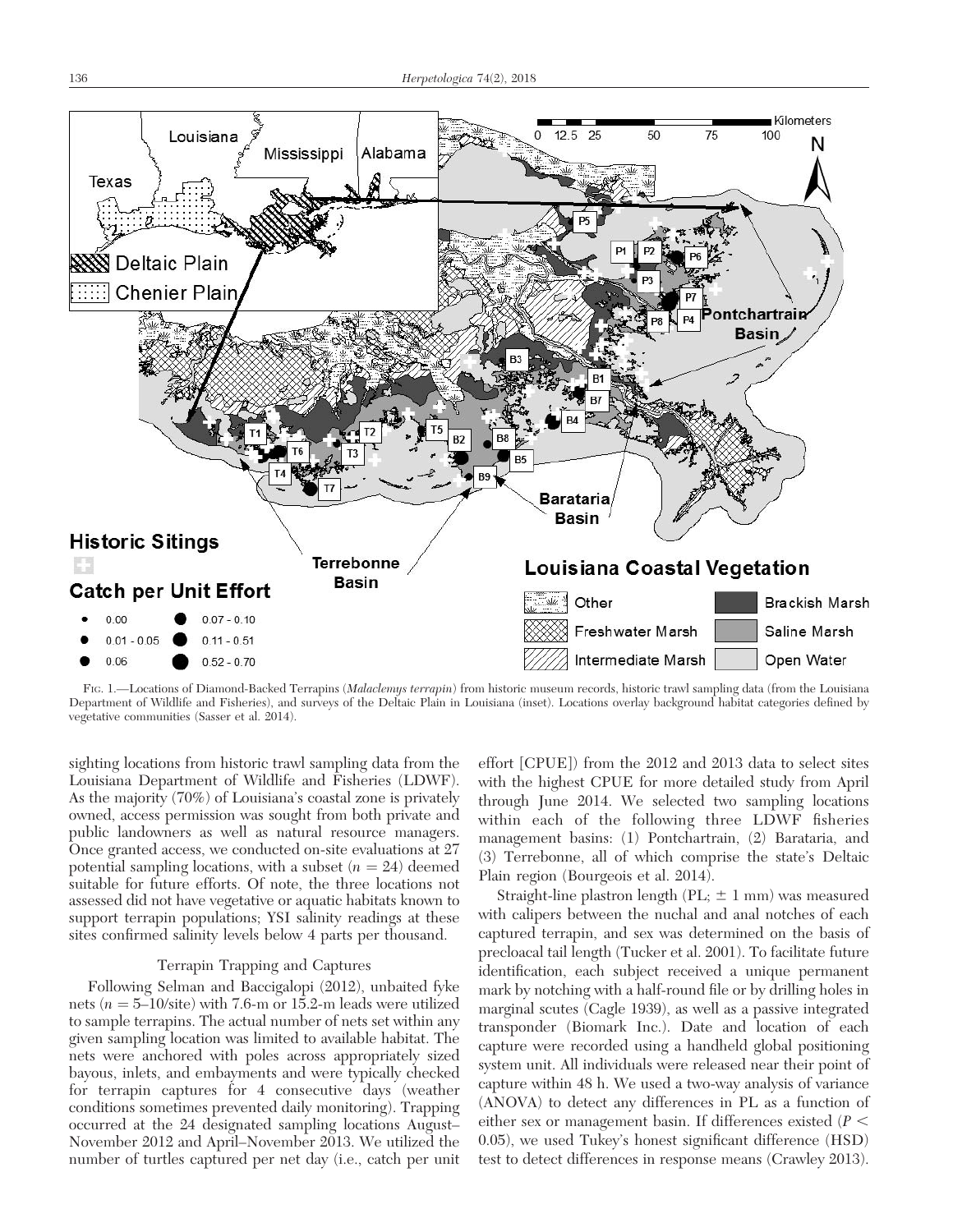|     | ×             |   |
|-----|---------------|---|
|     | K.<br>۰.<br>× |   |
| - 1 | $\sim$        | × |

TABLE 1.—Captures of Diamond-Backed Terrapins (Malaclemys terrapin), including sex ratio and catch per unit effort (CPUE), on site-specific and regional scales within the Deltaic Plain region of Louisiana. Regions are organized east to west; sex ratios ( $\delta:\hat{\mathcal{Q}}$ ) represent the number of males per female captured within an individual region.  $NA =$  no terrapins were captured;  $ND =$  only a single sex was captured.

| Region              | Site name           | Years trapped    | No. of captures $(\partial/\partial \rho)$ | $\delta$ : $\Omega$ | Trap days | CPUE (captures/day) |
|---------------------|---------------------|------------------|--------------------------------------------|---------------------|-----------|---------------------|
| Pontchartrain Basin | Pontchartrain 1     | 2012, 2013       | 2(1/1/0)                                   | 1.0                 | 93        | 0.02                |
|                     | Pontchartrain 2     | 2012, 2013       |                                            | <b>NA</b>           | 37        | $\theta$            |
|                     | Pontchartrain 3     | 2012, 2013       | $\theta$                                   | NA                  | 40        | $\theta$            |
|                     | Pontchartrain 4     | 2012, 2013, 2014 | 106(74/32/0)                               | 2.31                | 191       | 0.55                |
|                     | Pontchartrain 5     | 2012, 2013       | $\theta$                                   | <b>NA</b>           | 24        | $\theta$            |
|                     | Pontchartrain 6     | 2012, 2013, 2014 | 66 (39/27/0)                               | 1.44                | 375       | 0.18                |
|                     | Pontchartrain 7     | 2012, 2013       | 10(4/6/0)                                  | 0.66                | 86        | 0.12                |
|                     | Pontchartrain 8     | 2012, 2013       | $\Omega$                                   | <b>NA</b>           | 34        | $\Omega$            |
|                     | Pontchartrain Basin |                  | 184 (118/66)                               | 1.78                | 880       | 0.21                |
| Barataria Basin     | Barataria 1         | 2012, 2013       | 1(0/1/0)                                   | <b>ND</b>           | 63        | 0.02                |
|                     | Barataria 2         | 2012, 2013       | 2(1/1/0)                                   | 1.0                 | 15        | 0.13                |
|                     | Barataria 3         | 2012, 2013       | $\theta$                                   | <b>NA</b>           | 25        | $\Omega$            |
|                     | Barataria 4         | 2012, 2013, 2014 | 189 (103/85/0)                             | 1.21                | 274       | 0.69                |
|                     | Barataria 5         | 2012, 2013       | 9(0/7/2)                                   | <b>ND</b>           | 78        | 0.10                |
|                     | Barataria 6*        | 2012, 2013       | 3(0/2/1)                                   | ND                  | $\ast$    | *                   |
|                     | Barataria 7         | 2012, 2013, 2014 | 32(16/16/0)                                |                     | 237       | 0.13                |
|                     | Barataria 8         | 2012, 2013       | 3(1/2/0)                                   | 0.5                 | 64        | 0.05                |
|                     | Barataria 9         | 2012, 2013       | 2(0/2/0)                                   | <b>ND</b>           | 66        | 0.03                |
|                     | Barataria Basin     |                  | 241 (122/115/3)                            | 1.06                | 812       | 0.30                |
| Terrebonne Basin    | Terrebonne 1        | 2012, 2013       | 3(2/1/0)                                   | 2.0                 | 15        | 0.20                |
|                     | Terrebonne 2        | 2012, 2013       | 7(1/6/0)                                   | 0.17                | 84        | 0.08                |
|                     | Terrebonne 3        | 2012, 2013       | 3(3/0/0)                                   | NA                  | 57        | 0.05                |
|                     | Terrebonne 4        | 2012, 2013, 2014 | 160(99/58/3)                               | 1.70                | 276       | 0.58                |
|                     | Terrebonne 5        | 2012, 2013       | 1(1/0/0)                                   | <b>ND</b>           | 70        | 0.01                |
|                     | Terrebonne 6        | 2012, 2013, 2014 | 98 (57/41/0)                               | 1.39                | 220       | 0.45                |
|                     | Terrebonne 7        | 2012, 2013       | 1(0/1/0)                                   | <b>ND</b>           | 8         | 0.13                |
|                     | Terrebonne Basin    |                  | 273(163/107/3)                             | 1.52                | 730       | 0.37                |

\* Terrapin captured with unknown location and search effort submitted to Louisiana Department of Wildlife and Fisheries.

## **RESULTS**

Trapping efforts from 2012 through 2014 resulted in 667 individuals (278 female, 385 male, 4 juvenile; Table 1). Of the 667 captures, 180 were from the Ponchartrain Basin, 224 from Barataria Basin, and 263 from Terrebonne Basin. Of the 24 sampling locations, Diamond-Backed Terrapins were captured at 17 sites with a mean CPUE of 0.19 (range  $=$ 0.02–0.58, Table 1). Seven of the 17 successful sampling locations had a CPUE less than 0.10, and at least one location with a low value  $(<0.1)$  was found within each management basin (Table 1). If unsuccessful sites were included, mean CPUE was 0.16. A total of 31 recaptures was made (for a total of 698 captures for the study), occurring within all three management basins, but not within all sampling locations.

#### Mean Size

The mean  $(\pm 1$  SD) PL of female terrapins in the Pontchartrain, Barataria, and Terrebonne basins was 166.2  $\pm$  29.9 mm (range = 71–207 mm), 174.3  $\pm$  18.3 mm (range  $= 64-210$  mm), and  $168.2 \pm 18.8$  mm (range  $= 84-198$ mm), respectively (Fig. 2). ANOVA showed a difference in female size between basins ( $F = 3.57$ , df = 2, P = 0.03), and a post hoc Tukey HSD test showed that female terrapins in Barataria Basin were larger than females in Ponchartrain (P  $< 0.05$ ) but were similar to females in Terrebonne. The mean male PL in Pontchartrain, Barataria, and Terrebonne basins was  $107.4 \pm 8.1$  mm (range = 88–126 mm),  $110.5 \pm$ 6.2 mm (range = 92–126), and 110.3  $\pm$  5.9 mm (range = 95–125), respectively (Fig. 3). ANOVA showed a difference in male size between basins  $(F = 8.02, df = 2, P \le 0.001)$ and a post hoc Tukey HSD test showed that males in

Pontchartrain Basin were smaller than males in the other two basins.

### Sex Ratios

At all study sites where both sexes were captured, sex ratios ranged between 1:6 and 1:0.43 (male:female; Table 1). Sex ratios among sampling locations with larger sample sizes (2014 sampling sites) ranged from 1:1 to 2.31:1. Maledominated sex ratios were documented throughout all management basins, although the sex ratio in Barataria Bay was near 1:1 (Table 1).

#### **DISCUSSION**

Historic records suggest that Diamond-Backed Terrapins were found in high densities in portions of their range (Hay 1917; Cagle 1952), but harvest for consumption caused population collapses along the Atlantic and Gulf coasts (Hay 1917). As in other parts of the range, commercial terrapin harvest in Louisiana for markets in the northeastern United States and New Orleans during the late 19th and early 20th centuries likely depleted populations (Holder 1913; Cagle 1952; Davis 1973; Bishop 1983). The overharvest of terrapins in Louisiana is evidenced in two recent genetic studies of terrapins across Louisiana's coast that found low genetic diversity and potential bottlenecks in recent history (Drabeck et al. 2014; Petre et al. 2015). Our finding of a patchy distribution with local areas of abundance in Louisiana's Deltaic marshes are similar to those described in the Chenier Plain (Selman et al. 2014). In Pontchartrain and Terrebonne basins, the highest CPUE sites were within remote locations. In contrast, the site with the highest CPUE in Barataria Basin was in relative proximity to anthropogenic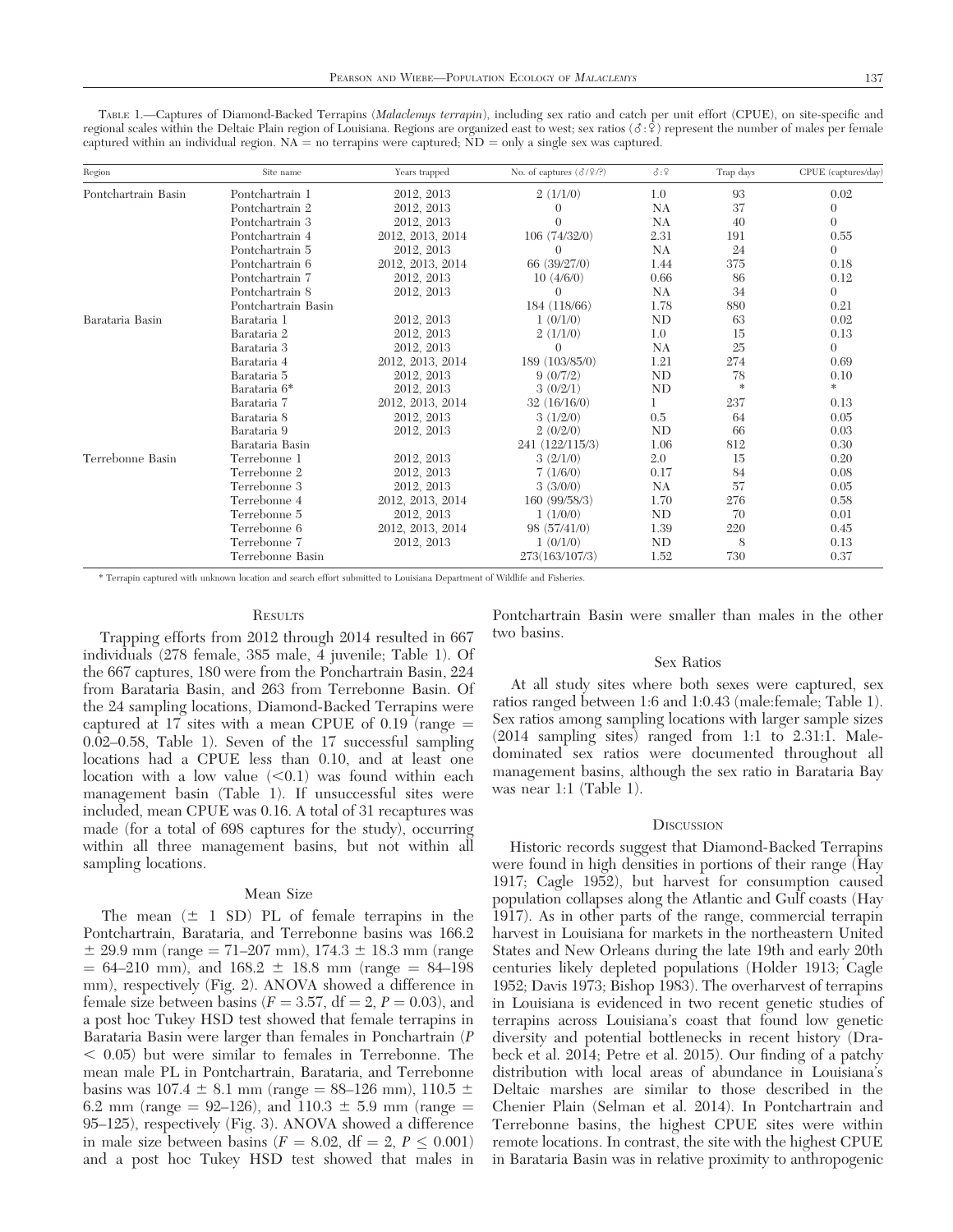

FIG. 2.—Size distribution of female Diamond-Backed Terrapins (Malaclemys terrapin) within Deltaic Plain management basins of Louisiana, USA. (A) Ponchartrain Basin, (B) Barataria Basin, (C) Terrebonne Basin.

development (e.g., boat launch, fishing communities); however, this site was in an area where trapping for blue crab (Callinectes sapidus) is prohibited. Higher CPUE at these sites is likely attributable to the improved habitat quality with higher salinity near the Gulf of Mexico, or proximity to nesting habitats. Alternatively, increased CPUE might be attributable to reduced pressure from fisheries in or around these sites. Additional research is needed to further determine the drivers of terrapin abundance within Louisiana's Deltaic Plain coastal regions. As established in other portions of the range, it is likely that areas with increased anthropogenic activity can present increased risk to the terrapin populations at those sites (Dorcas et al. 2007; Lester et al. 2013; Coleman et al. 2014). Furthermore, both foraging and nesting habitats at the marsh fringes are at risk of loss because of sea-level rise (Woodland et al. 2017).

When compared with terrapin populations from Louisiana's Chenier Plain marshes, CPUE within Deltaic Plain sites was generally lower (Selman et al. 2014). The highest CPUE for any location sampled in the Deltaic Plain was 0.69, whereas a site within the Chenier Plain had a CPUE as high as 5.19, and two additional sites that were greater than 1.0 (Selman et al. 2014). These regional differences in terrapin abundance indicate that further evaluation of potential limiting factors and sources of mortality is needed.

The mean size of adult terrapins in the Deltaic Plain indicates limited recruitment and survivorship within these populations (Dorcas et al. 2007; Coleman et al. 2014). The mean PL of female terrapins trapped in Terrebonne and Barataria basins equaled or exceeded the mean sizes of trapped terrapins within the range of the subspecies (Malaclemys terrapin pileata occurs from the Florida panhandle to Texas; Mann 1995; Coleman et al. 2014). Mann (1995) reported a mean PL of 158 mm for trapped



FIG. 3.—Size distribution of male Diamond-Backed Terrapins (Malaclemys terrapin), within Deltaic Plain management basins of Louisiana, USA. (A) Ponchartrain Basin, (B) Barataria Basin, (C) Terrebonne Basin.

terrapins in Mississippi, whereas Coleman et al. (2014) reported a mean PL of 168 mm for nesting females and trapped terrapins in Alabama. The mean size of trapped female terrapins in Pontchartrain Basin (166.2 mm) falls between the mean values reported by Mann (1995) and Coleman (2014). Trapping methods used by Mann (1995) are similar to those we used, whereas Coleman (2014) relied more on collecting nesting females on nesting beaches, which might have resulted in a larger mean size than from trapping. It is possible that the larger body sizes in Louisiana indicate that derelict fishing gear (DFG, material that is lost or discarded and is no longer under a fisherman's control; NOAA Marine Debris Program 2015), and other sources of mortality might be negatively affecting regional terrapin populations in Louisiana, as has been documented in other states within the species' range (Roosenburg et al. 1997; Dorcas et al. 2007; Coleman et al. 2014). More emphasis should be placed on determining the sources of terrapin mortalities throughout Louisiana's coastal zone. Additional research with specific focus on hatchling and juvenile terrapin habitats may refine our understanding of the structure of these populations.

The regional male-biased sex ratios documented in this study might further serve as an indicator of regional declines in terrapin populations caused by female-biased mortalities, as has been documented in other portions of the species' range. For example, Avissar (2006) noted that female turtles experience higher mortality rates during nesting activity than males, which can alter sex ratios of a population. Nesting terrapins in Louisiana generally do not contend with road mortalities on account of the remote nature of many nesting beaches (Pearson and Wiebe 2018), but might be consumed by predators such as coyotes and raccoons. Additional factors that might lead to male-biased populations include differential immigration and emigration rates, different primary sex ratios attributable to nest environments that produce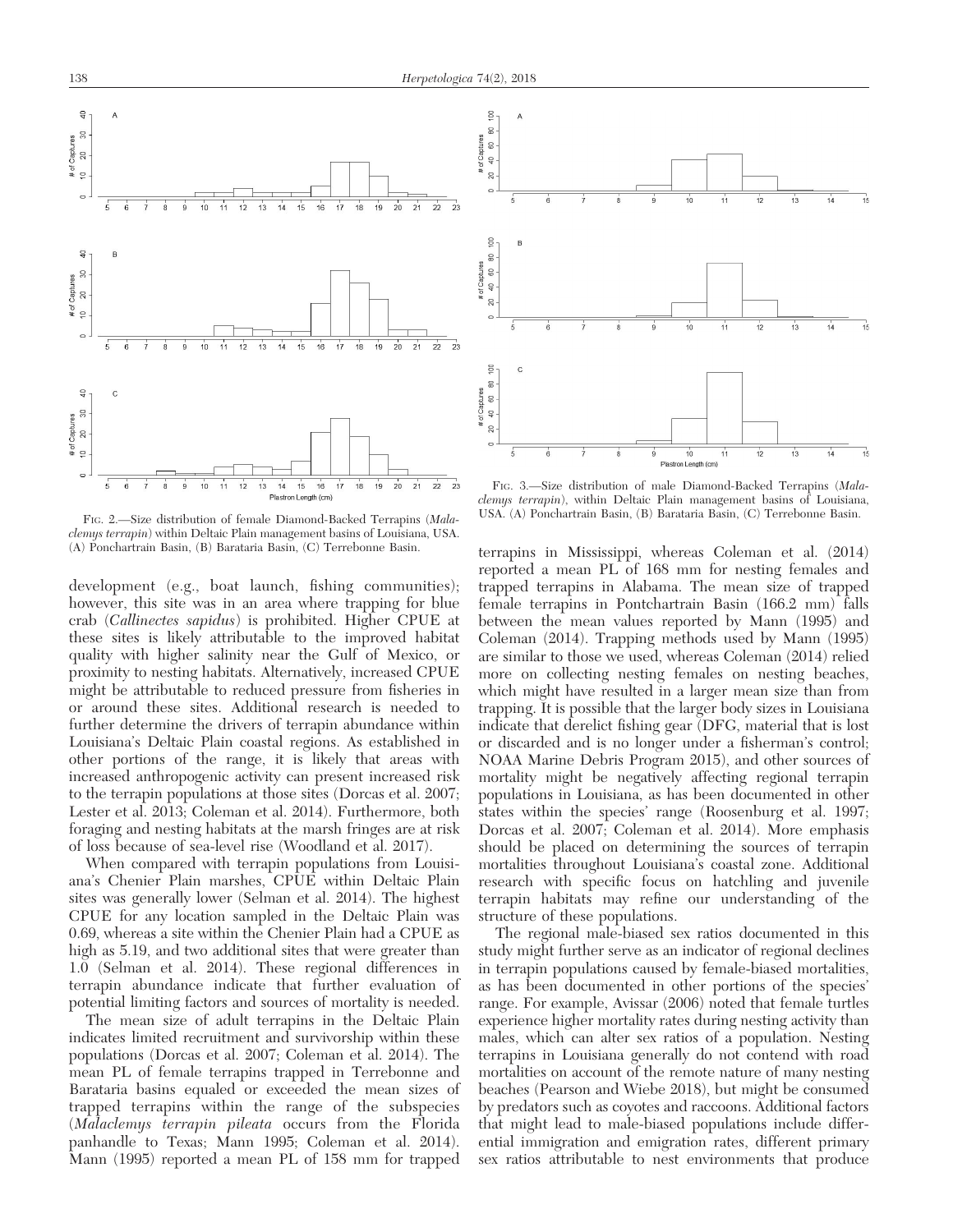more males than females, differences in maturation rates between the sexes, and trapping biases (Lovich and Gibbons 1990; Lovich 1996; Lovich et al. 2014). On account of our region-wide sampling plan, we feel confident in eliminating differential immigration and emigration as the driver of the observed male-biased sex ratio. Differential primary sex ratios might be a causal factor, but are unlikely to have contributed to our findings because surveys and characterizations of nest sites across Louisiana's deltaic plain found nesting in multiple substrates with varied surface characteristics that likely provide nest temperatures producing both male and female hatchlings (Kolbe and Janzen 2002; Pearson and Wiebe 2018). Differences in maturation age between the sexes might be a plausible contributing factor for the observed pattern (Lovich et al. 2014), but additional regionwide information would be required to exclude differential mortalities as the principal cause of the male-biased sex ratio.

Potential sources of terrapin mortality in Louisiana are habitat loss from natural and anthropogenic activities, oil spills, and DFG. Anthropogenic habitat loss has been the result of extensive oil and gas exploration/transportation across Louisiana's coastal zone and the broader northern Gulf of Mexico (Day et al. 2000; Iledare and Olatubi 2006). Extensive coastal habitat modification, in the form of canal dredging, has facilitated saltwater intrusion, causing significant coastal erosion and subsidence that further amplify sealevel rise on coastal habitats and communities (Day et al. 2007).

Habitat loss paired with increased vigilance by natural resource managers has increased our understanding of the impacts that oil spills have on coastal species such as Diamond-Backed Terrapins. Natural resource injury assessments (e.g., Chalk Point, Deepwater Horizon [DWH]) have demonstrated the deleterious nature of oiling, dispersants, and related response activities on coastal erosion, populations, and ecosystems. Although an understanding of these effects on terrapins is limited, inferences can be drawn from injury assessment information for comparable taxa and habitats (e.g., sea turtles, coastal marshes; Putman et al. 2015; Vander Zanden et al. 2016) as well as from species that utilize comparable nesting habitats (e.g., colonial nesting birds, nesting shorebirds; Deepwater Horizon Natural Resource Damage Assessment Trustees 2016). If Diamond-Backed Terrapins sustained similar injuries as other DWH-injured taxa, then severe decreases in terrapin populations likely occurred and might be reflected in the reduced capture success within the Deltaic region compared with the adjacent Chenier region (which was not affected by DWH).

Louisiana represents the largest commercial blue crab fishery in the United States, with over half of the Gulf of Mexico's harvest from within the state's waters (Bourgeois et al. 2014). A residual of this activity is the historic and expansive presence of DFG (a known source of increased mortality for a wide variety of animals including birds, fish, invertebrates, mammals and reptiles; NOAA Marine Debris Program 2015). Within Louisiana, terrapin mortalities have been documented within organized DFG removal operations as well as incidental observations throughout the coastal zone (Anderson and Alford 2014; SHP, personal observation). Although the impact of DFG to terrapin populations in Louisiana is still unknown, the impacts

attributable to DFG and crab fishery activities have been documented in other portions of the species' range (Roosenburg et al. 1997; Dorcas et al. 2007; Coleman et al. 2014). Terrapin populations heavily affected with DFG have typically been female biased (Dorcas et al. 2007). However, Coleman et al. (2014) demonstrated that large adult females are still threatened by DFG.

Our findings represent the first comprehensive evaluation of the abundance and distribution of Diamond-Backed Terrapins within Louisiana's Deltaic Plain region. Coupled with data presented by Selman et al. (2014), these data provide natural resource managers with a comprehensive understanding of the species throughout Louisiana's coastal zone. Furthermore, our study illustrates potential reductions in the abundance of Diamond-Backed Terrapins within the state's Deltaic Plain in comparison with the Chenier Plain. The data represent a relatively brief time frame given the life history of terrapins within Louisiana's Deltaic Plain, particularly among populations with robust capture rates. Therefore, we advocate for continued monitoring of Diamond-Backed Terrapins across the state of Louisiana to determine how the population is changing in response to the rapid changes among the state's coastal ecosystems.

Acknowledgments.—We are grateful for the assistance and permission granted by landowners, which facilitated access to private (Louisiana Landowners Association, Inc. [P. Frey], R. Moertle, Biloxi Marsh Lands Corporation & Lake Eugenie Land and Development, Inc. [W. Rudolph, S. Durant], Terre Aux Boeuf Land Company [P. Hogan], Conoco Phillips Company [P. Precht, J. Deblieux, A. Voisin], Edward Wisner Donation [A. Phillips], T. Henderson Watt [B. Christian]) and public (LDWF Coastal and Nongame Division [T. Baker, C. Lejeune, S. Granier, T. Crouch], LDWF Elmer's Island [J. Lightner], U.S. Fish and Wildlife Service [D. Breaux], Plaquemines Parish Government [P. Hahn]) lands. We thank W. Selman for assistance throughout the project, and for insightful feedback on an earlier version of this manuscript. We thank the LDWF Office of Fisheries (M. Schexnayder, H. Blanchet, D. Morris, B. Carter) for funding and assisting with compiling fisheries trawl data. The scope of this work could not have been achieved without the dedication and knowledge of Louisiana's coast provided by LDWF staff (A. White, M. Luent, B. Stultz, D. Cassidy, A. Magro, C. Haynes, C. Wright, S. Merino, W. Hardy, and R. Dobbs).

#### LITERATURE CITED

- Anderson, J.A., and A.B. Alford. 2014. Ghost fishing activity in derelict blue crab traps in Louisiana. Marine Pollution Bulletin 79:261–267.
- Avissar, N.G. 2006. Changes in populations structure of diamondback terrapins (Malaclemys terrapin terrapin) in a previously surveyed creek in southern New Jersey. Chelonian Conservation and Biology 5:154–159.
- Bishop, J.M. 1983. Incidental capture of diamond-backed terrapin by crab pots. Estuaries 6:426–430.
- Bourgeois, M., J. Marx, and K. Semon. 2014. Louisiana Blue Crab Fishery Management Plan. Louisiana Department of Wildlife and Fisheries, USA.
- Butler, J.A., C. Broadhurst, M. Green, and Z. Mullin. 2004. Nesting, nest predation and hatchling emergence of the Carolina diamondback terrapin, Malaclemys terrapin centrata, in northeastern Florida. American Midland Naturalist 152:145–155.
- Butler, J.A., G.L. Heinrich, and R.A. Seigel. 2006. Third workshop on the ecology, status, and conservation of diamondback terrapins (Malaclemys terrapin): Results and recommendations. Chelonian Conservation and Biology 5:331–334.
- Cagle, F.R. 1939. A system of marking turtles for future identification. Copeia 1939:170–173.
- Cagle, F.R. 1952. A Louisiana terrapin population. Copeia 1952:75–76.
- Cheung, S.M., and D. Dudgeon. 2006. Quantifying the Asian turtle crisis: Market surveys in southern China, 2000–2003. Aquatic Conservation 16:751–770.
- Coleman, A.T., T. Roberge, T. Wibbels, K. Marion, D. Nelson, and J. Dindo. 2014. Size-based mortality of adult female diamond-backed terrapins